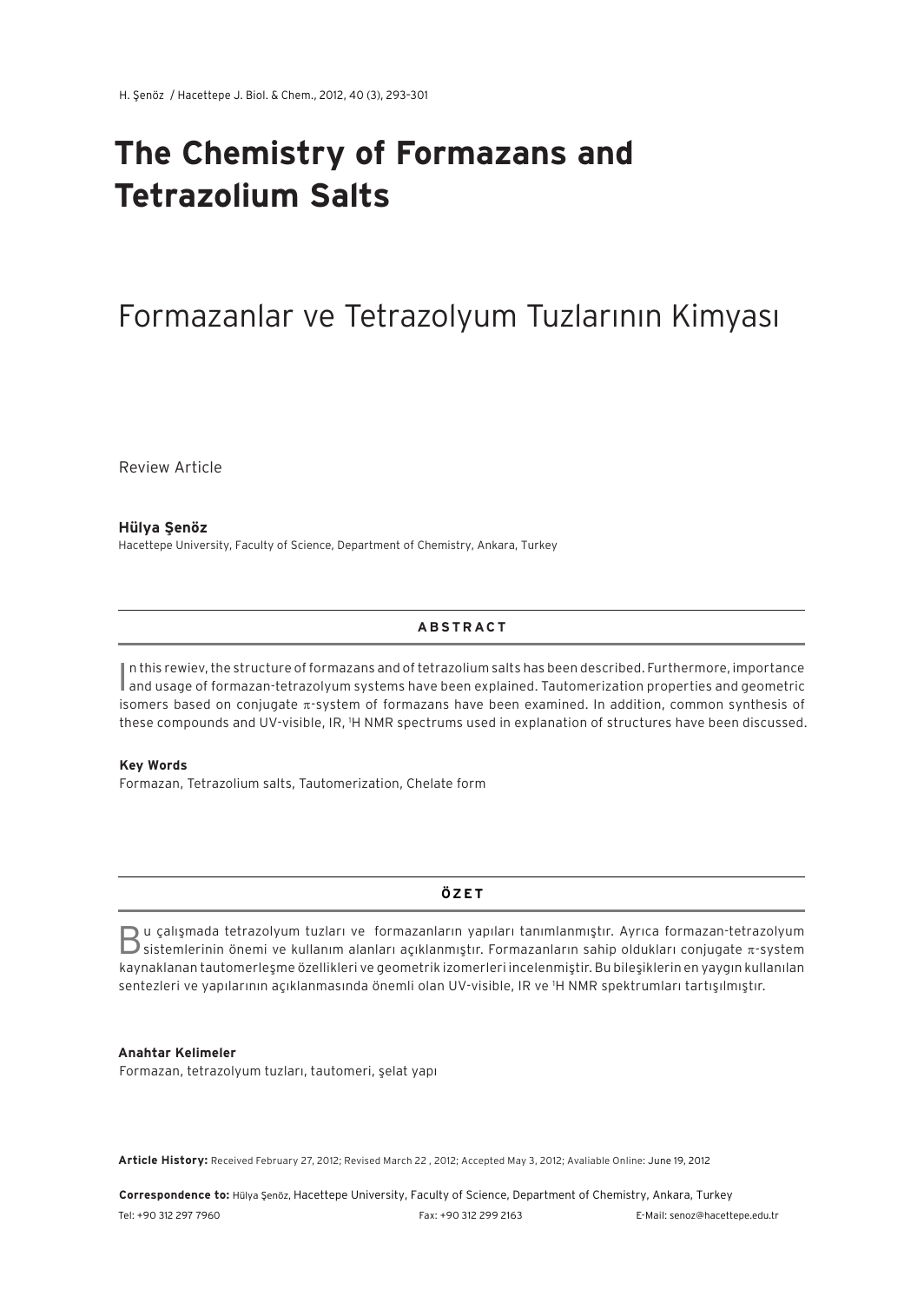## **INTRODUCTION**

This review aims at providing a general survey of the chemistry of formazans and of tetrazolium salts. Tetrazolium salts and formazans have been known in chemistry for a hundered years. In 1894, von Pechmann and Runge described the synthesis of certain tetrazolium salts using the oxidation of formazan compounds [1,2]. This oxidative process was important for its reversibility by a variety of reducing agents [3]. The tetrazolium –formazan couple is a special redox system acting as a proton acceptor or as an oxidant [4]. In 1941, Kuhn and Jerchel initiated their biological application [5,6], and Reid contributed a documented survey of their significance in chemistry and biology [7]. Formazan/tetrazolium system is described as the marker of vitality [8]. When given to a living organism, tetrazolium salts are reduced back to formazan depending upon the viability of the organism. These compounds are used in Brucellaring test in milk [9]. Formazan/tetrazolium system is quite useful in the determination of the effect and the selection of anti-cancer drugs [10]. In 1976, Altman reviewed the literature on tetrazolium salts and their reduction properties [11]. The tetrazolium to formazan reactions are now widely exploited as indicators of reducing systems with applications in chemistry and biology [3]. Formazans are also well known to have antiviral, antiinflammatory-analgesic, antifertility, antitubercular activity, antimicrobial

activities [12,13]. This feature is the cause of an increasing interest in the chemistry of formazans.

These enable the viability of the organism be tested by monitoring formazan formation with spectroscopy. That is why the spectroscopic investigation of formazans is of importance.

#### **STRUCTURE OF TETRAZOLIUM SALTS AND FORMAZANS**

Tetrazolium salts (Figure 1) are organic compounds, which can be implied as quaternized tetrazoles. Almost all the known tetrazolium salts are derived from (2H) tetrazole, although the series derived from (1H) tetrazole is theoretically possible [14]. Their five membered unsaturated ring contains two double bonds, one carbon and four nitrogen atoms, one of which is quarternary positively charged [4]. As a result, the compounds have salt-like properties.

The double bonds in the tetrazolium ring are not strictly localized, they can be distributed in two different patterns, so as to form two isomers (Scheme 1).

Tetrazolium salts are colorless or faintly yellow compounds and they are reduced to deeply coloured compounds known as formazans. Tetrazolium salts in general are stable and crystalline and are formed with weak acids. Many of these salts, in particular the chlorides, are soluble in water and give solutions



2-H-tetrazolium salt **Figure 1.** Tetrazolium salts.

1-H-tetrazolium salts



**Scheme 1.** Two isomers of 2-H-tetrazolium salt.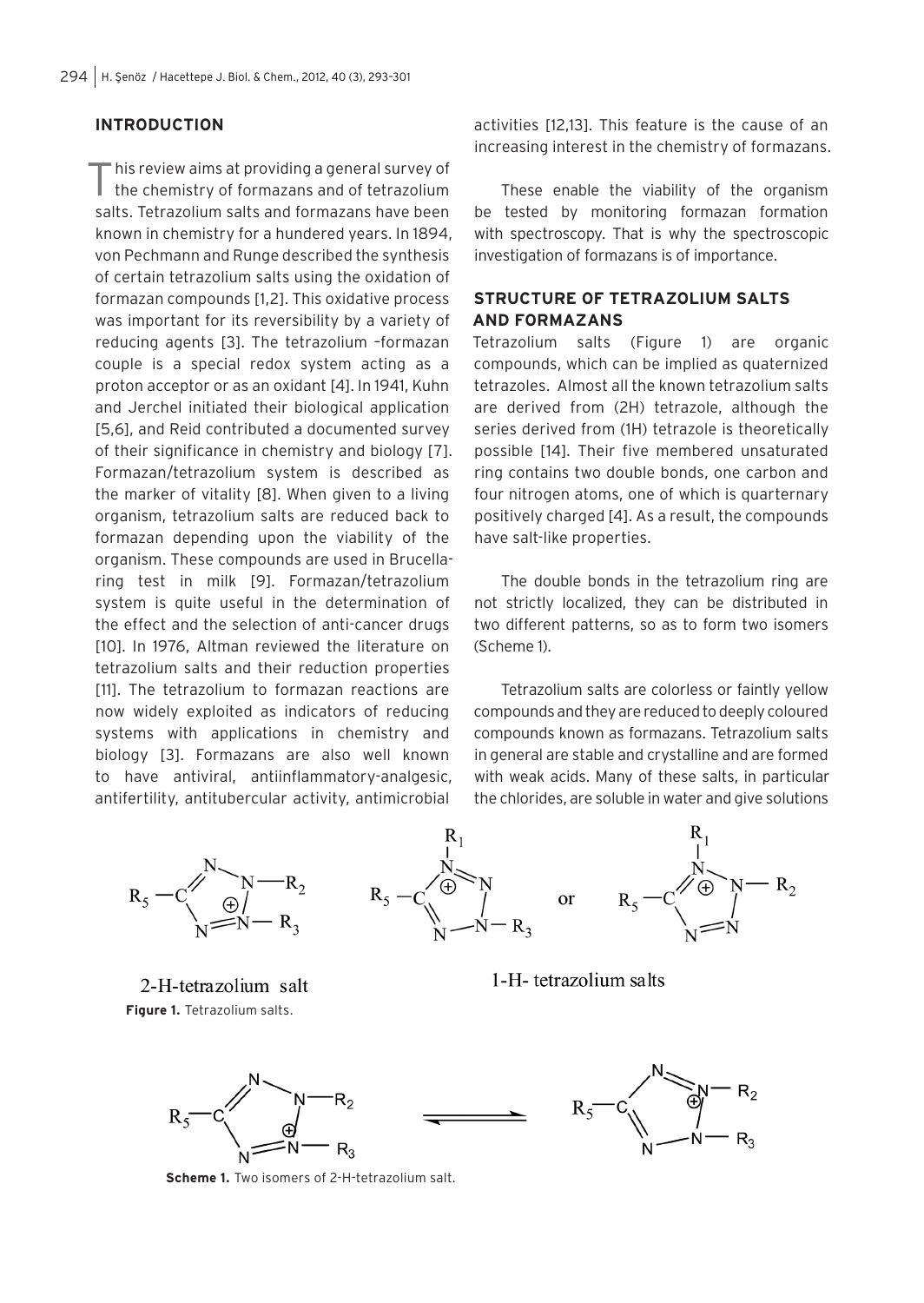of neutral pH. All these chlorides are readily soluble in methanol and ethanol. The bromides and iodides are progressively less soluble in these solvents [15].

Formazans are characterized by intense colors, ranging from cherry red to a deep purplish black and contain the characteristic chain of atoms  $-N=N-$ C=N-NH- [16]. Formazans are generally solids of relatively low melting point in spite of large the size of the molecules. Triarylformazans are often particularly soluble in chloroform and acetone; in water the solubility appears to be negligible, the solvent being colored.

Their structure was first revealed by Bamberger and by von Pechmann [17] who agreed to call them formazyl compounds. In 1933, German usage is exemplified by Beilstein, in which the compound is termed formazan. The compound is substituted with three phenyl groups at R, R', R" which is called 1,3,5-triphenylformazan.

The structure of formazans was rather complex. The tautomerism of formazans, first described by Penchmann [15], but his results were inconclusive. In 1941 Hunter and Roberts [18] conclusively established for several pairs of formazans that the individuals in each pair were identical, although



**Scheme 2.** Mesomeric forms of formazans.

previously were described as tautomeric. They suggested that formazans were resonance hybrids with a chelated hydrogen-bridge structure. These workers therefore proposed an internally coordinated hydrogen-bond structure, which can exist in two mesomeric forms, a and b. The formazan molecule thus appears to be a resonance hybrid of these forms (Scheme 2).

Hausser et al [19], showed that some formazans could be changed from red to yellow forms upon exposure to visible light. A formazan molecule allows the existence of four possible structures due to geometrical isomerism about the two double bonds  $(C = N, syn - anti and N = N, cis - trans)$ , the possibilities of tautomerism being ignored for the present. The stereoisomers can be indicated as shown in Figure 2.

As seen from Figure 3, cis-anti and trans-anti forms do not show chelate structure due to position of N-H, on the other hand cis-syn and trans-syn are observed to contain chelate structure involving hydrogen bonding. As the steric reason occures in cis-syn, it is hardly possible to show chelate structure. Trans-syn form is the most favorable for the chelate structure. Formazan molecules involving hydrogen bridge are red while those which do not show chelate form are yellow (Scheme 3).



red formazan, chelate form

trans-syn

trans-anti

yellow formazan, open form

**Scheme 3.** Colors of formazans.



**Figure 2.** Stereoisomers of formazan.



trans-syn

trans-anti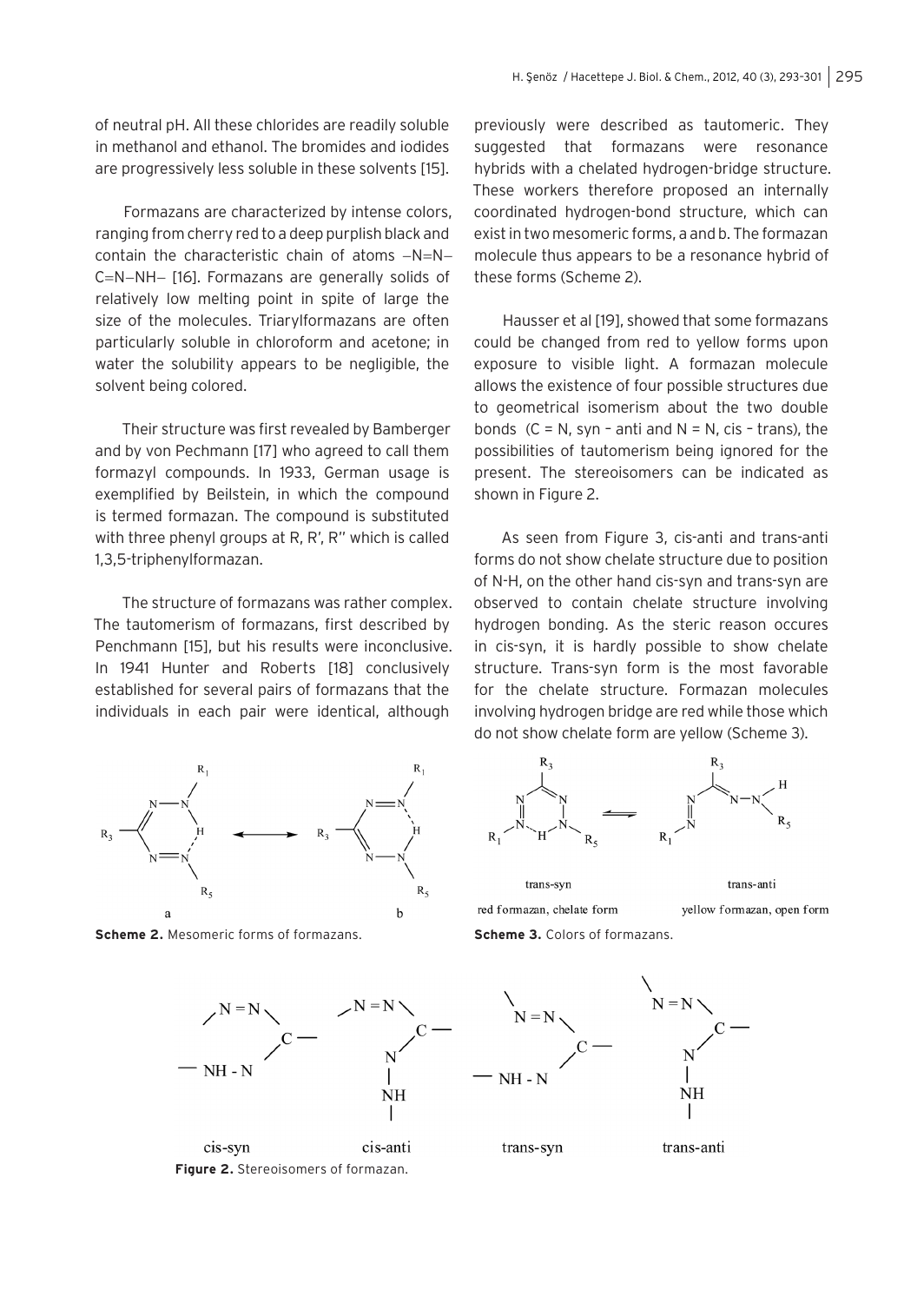

 $A$  (EZZ)  $B$  (EEZ) **Scheme** 4. Three configurational combinations of formazans.



**Scheme 5.** Synthesis of formazans by the reaction of diazonium salts on arylhydrazones.

The presence of two multiple bonds in the formazan chain and the N5 atom with a lone pair electron brings about the formation of an overall conjugated system.

Recently, Lipunova has designated configuration of formazan structures in terms of E and Z instead of cis, trans, or syn, anti [20].

X-Ray diffraction studies of a large series of formazans revealed three configurational combinations in the azohydrazone chains of the crystals, EZZ, EEZ and EEE. The configurations refer to the bond sequences N1–N2, N2–C3 and C3– N4 (Scheme 4).

The configuration of formazans is largely determined by the steric effect of the substituent at the carbon atom. Thus EZZ isomers (structure A) are characteristic of formazans with a bulky substituent  $R_3$  (Ph, But, NO<sub>2</sub>, etc.). In addition EZZ configuration is stabilized by a bridging N-H…N intramolecular hydrogen bond in the six-

membered chelate ring. The results of ab initio quantum-chemical calculations of all possible conformations of these compounds suggest that the EZZ configuration is the most stable [21]. The EEZ isomer is stabilized by the  $N_2$ -HN<sub>5</sub> bond in the five-membered ring (structure B), while the EEE form is stabilized by intermolecular H-bonds. In N-azaheterocyclic formazans, which crystallise in the imino tautomeric form, the intramolecular N<sub>4</sub>-HN (heterocycle) H-bond provides additional stabilization.

## **SYNTHESIS OF FORMAZANS By the reaction of diazonium salts on arylhydrazones**

There are various methods proposed for the synthesis of formazans in the literature. The first one is the condensation of aromatic and aliphatic aldehydes with phenylhydrazine and the coupling reaction of the resulting hydrazones with diazonium salts (Scheme 5)[22]. The majority of known formazans are generated by this method, which is the standard one for the triaryl formazans.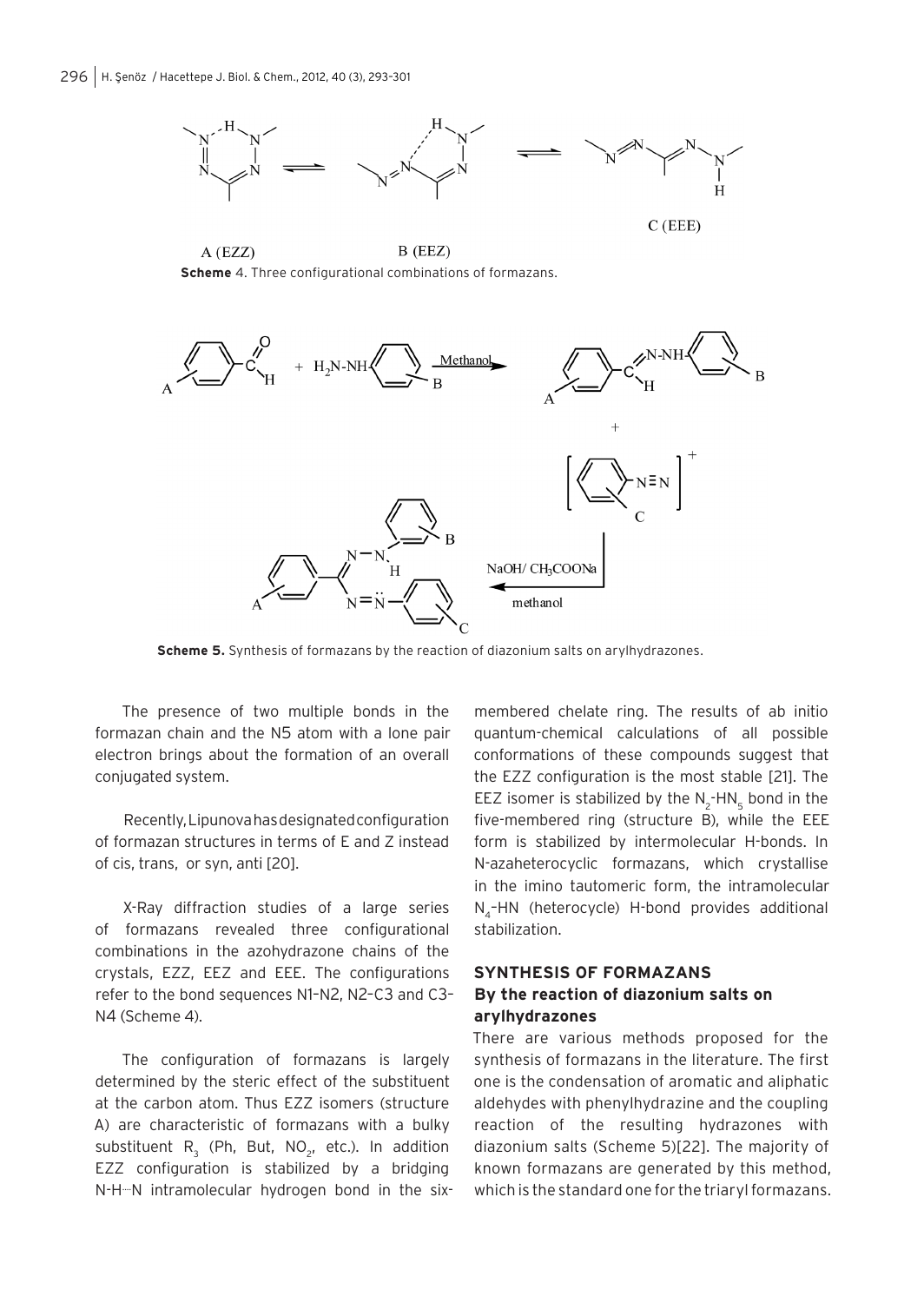

**Scheme 6.** Synthesis of the macrocyclic crown-formazan.



**Scheme 7.** Synthesis of tetrazolium salts.









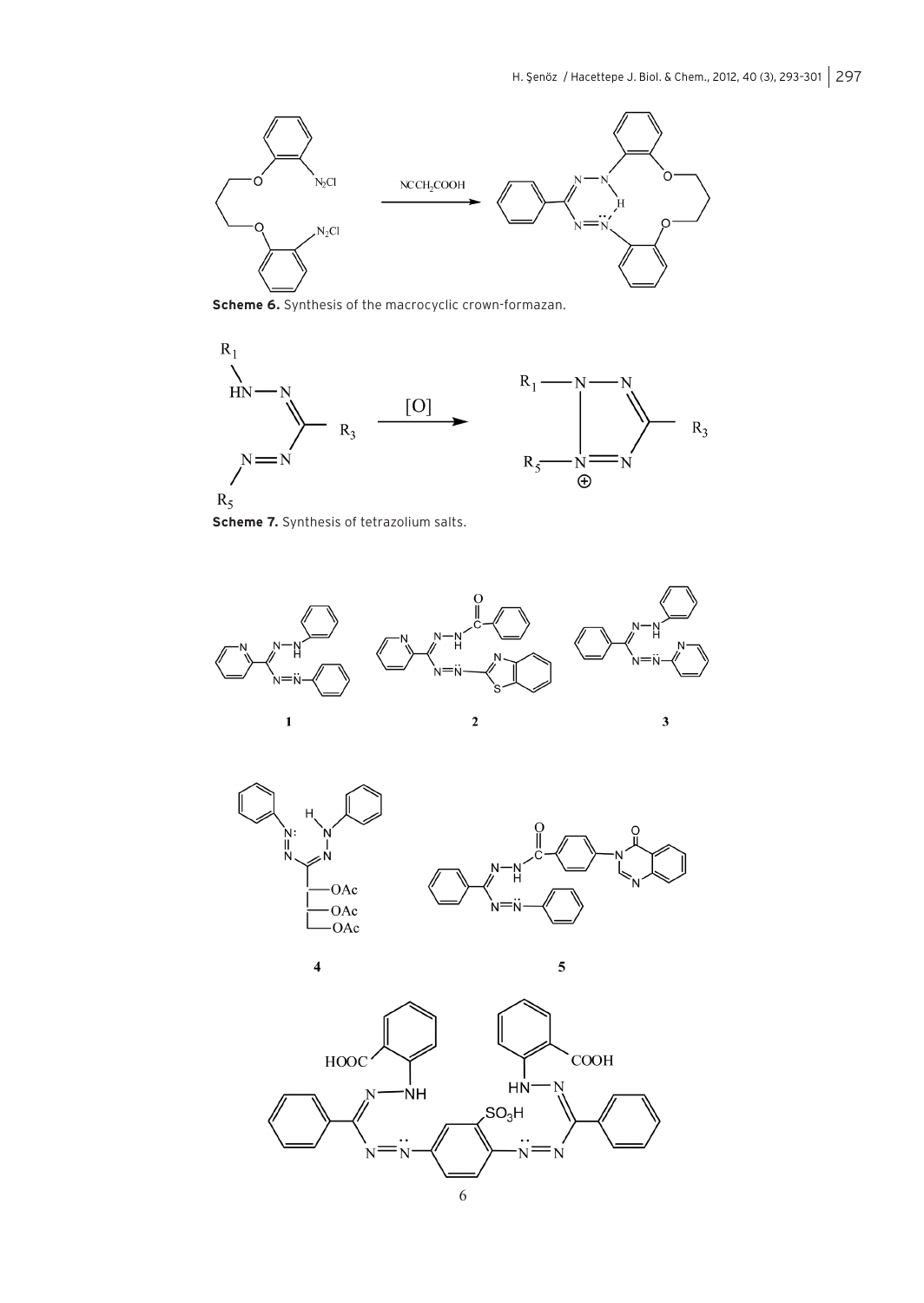Many formazans were synthesized with different substituted aldehyde, hydrazine and amines, by coupling reaction method, Not only substituted starting material, but also heterocyclic derivatives of aldehyde, hydrazine and amines were used to synthesize formazans. For example, Frolova et al synthesized 1,5-Diphenyl-3-(pyridyl)formazans (1) with pyridinecarbaldehyde phenylhydrazone [23]. Desai generated heterocyclic formazans (2) with the diazonium salt of 2-amino-benzothiazole and thiophene-2-aldehyde benzoylhydrazone [24] Mariappan et al prepared formazans with diazonium salt of heteroarylamine (3) [25]. The monophenylhydrazones of aldehydo sugars couple normally with benzenediazonium chloride. In this way, the glucose, galactose, and mannose molecules have been linked to the formazan system. Mady et al synthesized pent-2-enose (4) formazans which were used with monosaccharides instead of aldehyde [26]. Babu and Nadendla used antranilic acid as a starting material and synthesized 3-(4-hydrazinobenzoyl)- 2-methyl-3-quanizolin-4-one (5) [6].

When compound of two amino groups as phenylenediamine was used in formation reaction of formazans, bis-formazans were formed as a result of two-side diazotization. For example, 1,4-bis-[3,3′-phenyl-5,5′-(o-carboxyphenyl)-formaz-1-yl]-benzene-o-sulphonic acid was prepared by 2,5-diaminobenzene sulphonic acid (6) [27] .

## **By the reaction of diazonium salts on compounds containing active methylene groups**

Diazonium salts are coupled with a variety of compounds containing active methylene groups, such as aldehydes, ketones, nitroalkanes, malonic acid esters, cyanacetic acid ester, betadiketones, etc. The substitution of one diazonium ion in the methylene group is achieved to give the azo compound, which rearranges to a phenylhydrazone. When two molecules of diazonium salt are used, a second diazonium ion is coupled to the phenylhydrazone molecule previously formed [4,15].

The macrocyclic crown-formazans were prepared by this method with pyruvic acid and arylpyruvic acids in 1994 (Scheme 6)[28].

#### **By the reduction of tetrazolium salts**

Formazans can be prepared by the reduction of tetrazolium salts. Since tetrazolium salts are prepared only by the oxidation of formazan, this method has no synthetic importance.

## **By the modifications of substituents present in formazans**

Formazans may be converted to other formazans by effecting changes in functional groups substituted in the molecule. The hydrolysis of ester and nitrile substituents to the carboxylic acids and of N-acyl groups to free amino groups have been reported in particular cases. Nitro groups have been reduced to amines, carboxylic acids have been esterified through the silver salts and the decarboxylation of C-carboxyl compounds has been described [15].

#### **SYNTHESIS OF TETRAZOLIUM SALTS**

The tetrazolium salts have been prepared by the oxidation of formazans; some of which have been obtained by the modification of structures present in an already existent tetrazolium nucleus.

Various oxidants were used in the past for the oxidation of formazans to the tetrazolium salts (Scheme 7). These include mercuric oxide, nitric acid, isoamylnitrite, N-bromo succinimide, potassium permanganate, lead tetraacetate and t-butyl hypochlorite. Different oxidants have been used under different conditions. Although oxidation occurs in different reagent and condition, all mechanisms occur in similar manner and at the same time by dehydrogenation and cyclization. The disapperance of formazan color shows that oxidation reaction is complete and tetrazolium salts are formed. Ishıyama and co-workers synthesized novel tetrazolium salts, 2-benzothiazolyl-3-(4-carboxy-2-methoxyphenyl)-5-[4-(2-sulfoethylcarbamoyl) phenyl]-2Htetrazolium and 2,2'-dibenzothiazolyl-5, 5'-bis[4-di(2-sulfoethyl) carbamoylphenyl]-3,3'-(3, 3'-dimethoxy-4,4'-biphenylene)ditetrazolium, disodium salt by the oxidation of formazans [29,30].

## **SPECTRAL PROPERTIES**

Because synthesis of formazans and tetrazolium salts were based on previous years, UV-vis and IR were used frequently during the first studies of these compounds. Besides, being a colored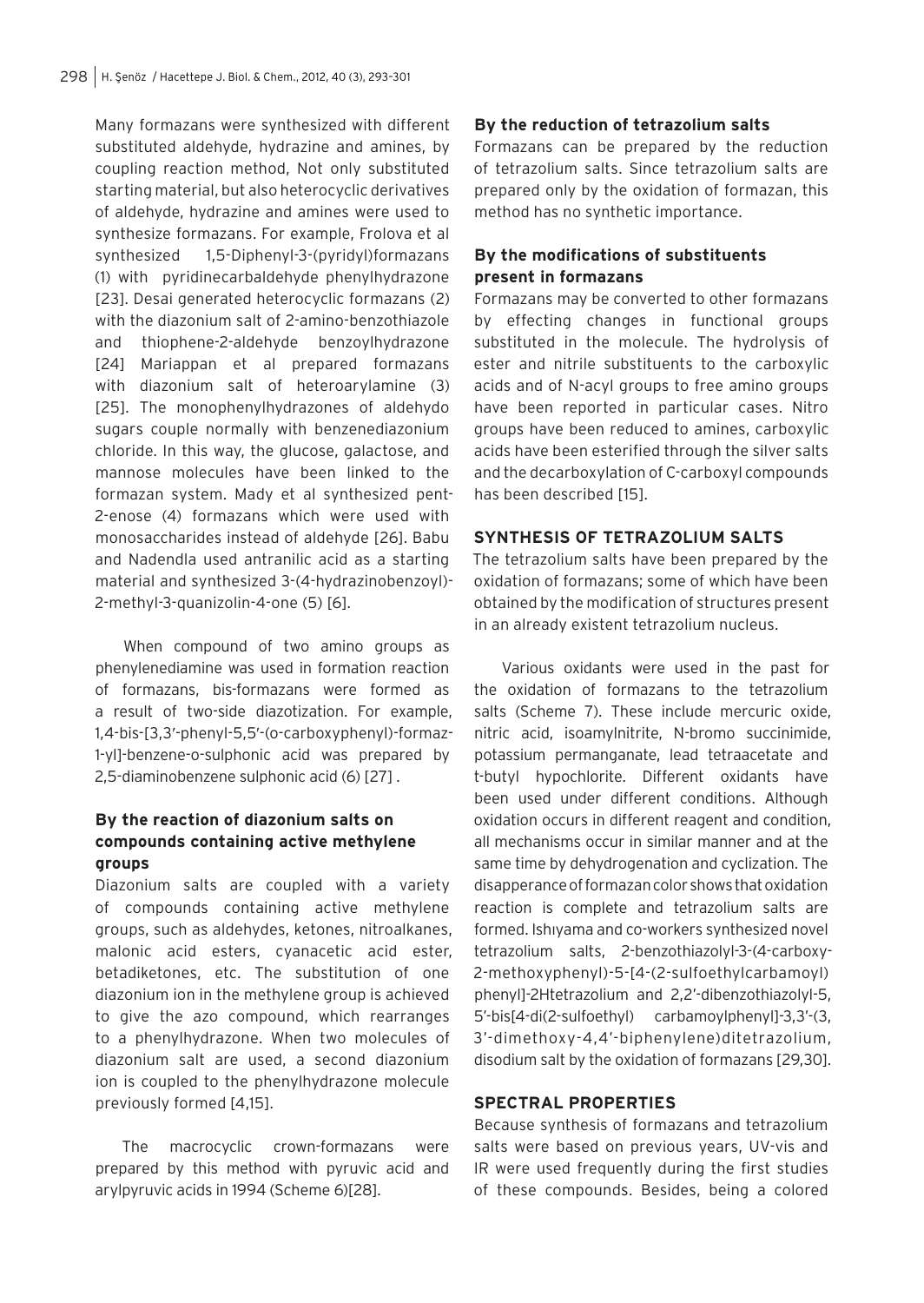compound and changing wavelength depending on substituents increased the importance of UV spectra. Today, although some methods as NMR and X-ray diffraction are used to eluciate these structure, UV studies remain important and new studies also employ UV spectrometry.

The spectra of triaryl formazans exhibit four distinctive absorption bants (A,B,C, and D), one in the visible and the others in the UV range [31]. The first band (A) observed in the wavelength range of 216-239 nm is assigned to that of the phenyl moiety. The second band (B, 240-285 nm) is attributed to the low energy p-p\* transition of the phenyl moiety. The third band (C) within the 300- 350 nm range and the sharp peak is due to the p-p\* transition within the hydrogen chelate ring formed by the azo and hydrazone group and the tautomerization occuring within this ring.

The fourth broad band is characteristic of the formazan structure due to p-p\* transitions within the  $N = N$  group influenced by charge transfer within the whole molecule. The band is generally observed at 410-500 nm and shifted to 600 nm depending upon the structure. The visible absorption is very intensive, with the extinction coefficients registering values between 13.000- 23.000 for mono-formazans and 35.000- 50.000 for di-formazans [6].

 $\overline{7}$ 

studies on tetrazolium salts have attracted great interest of scientists, their 1 H NMR and IR spectra have not been examined thoroughly.

There are notable absorption bands in the IR spectra of formazans. These are C=N, N-H and N=N absorption bands. Shifting toward lower or higher frequency of these bands determine chelate or non-chelate structure. The C=N stretching band at 1500-1510 cm<sup>-1</sup> shows chelate structures. On the contrary, the C=N stretching band at  $1551-1561$  cm<sup>-1</sup> shows non-chelate structures [27, 32]. The shifts of these band to higher frequencies are explained in terms of the rupture of hydrogen bond and the loss of the resonance stabilization of the six-membered chelate ring. Similarly, the lower values of the N=N stretching band are due to the intramolecular hydrogen bond and to some chelate ring resonance. The N=N stretching band of the chelate form of TPF is located at 1357  $cm<sup>-1</sup>$  while non-chelate form is located at 1418 cm<sup>-1</sup> [20]. In addition, the lower values of absorption bands N-H 3011-3090  $cm<sup>-1</sup>$ , showed chelate structure . The majority of formazans with this form are generally characterized by the lack of N-H absorption band. Chelate structures have a six-membered conjugated system that p-electrons are delocalized. Because of this, double bond characterize decreases. And the stretching bands of C=N, N=N and N-H were observed at lower frequencies.



Tetrazolium salts in solution are so colorless compunds that the visible spectra of them are nearly free of absorption, while they display broad maxima in the UV range between 240-300 nm by their chemical sctructure with conjugated double bonds. This single absorption range is shaped by substituent attached salt. In recent years, although

The N-H signal of formazan in the NMR spectrum is indicative in evaluating the structure. N-H signal in the downfield region at  $\delta$  16 exhibits intramoleculer hydrogen bonding, while upfield shifts of this signal at  $\delta$  10 indicate a weakening of the intramoleculer hydrogen bonding. Abbas examined N-H signals of macrocyclic bis formazans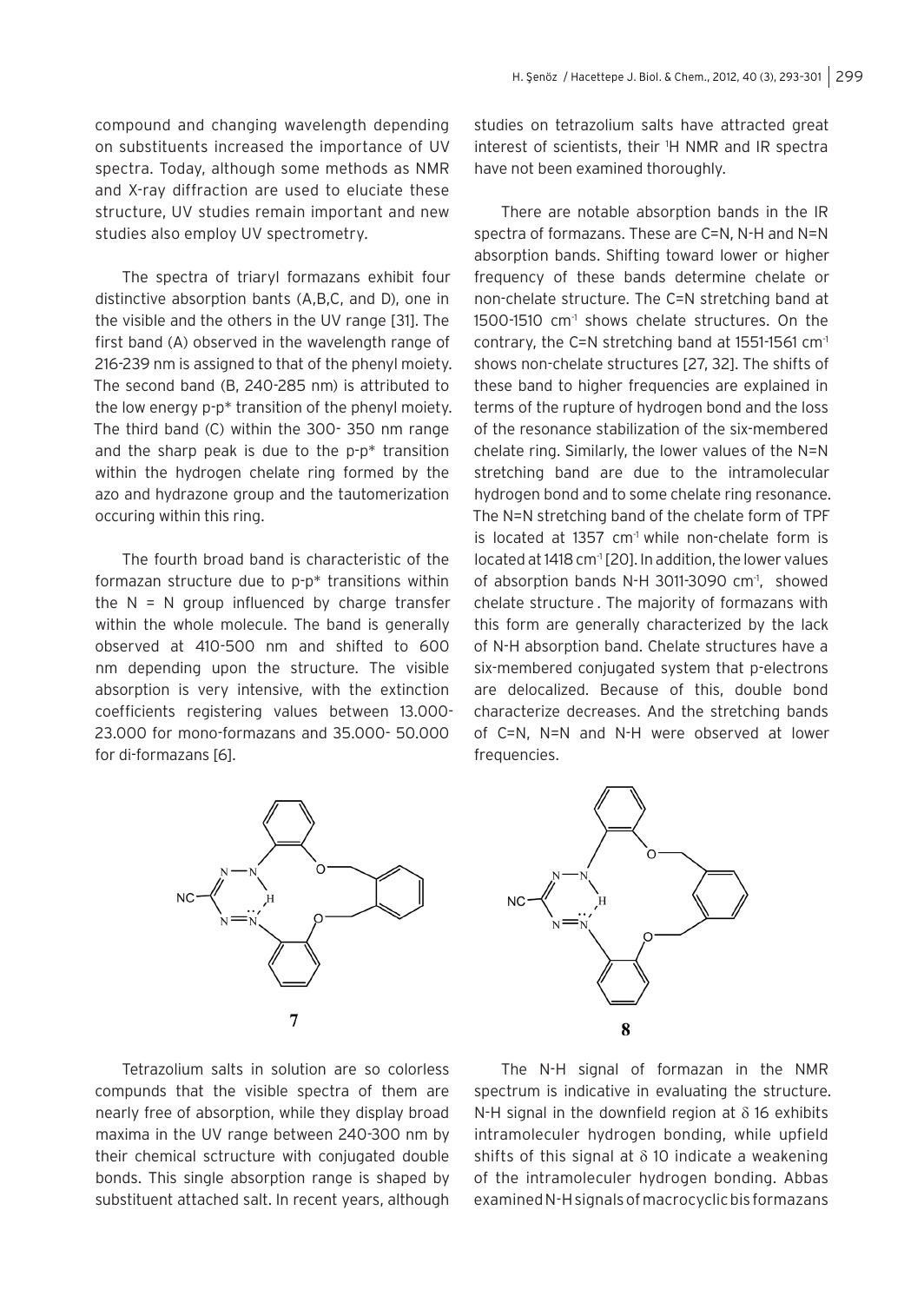in the 1 H NMR spectrum and compared the positions of the NH signals in the 1 H NMR spectra of the proposed structures 7 and 8. Compound 7 exhibited sharp NH signal in the downfield region at δ 15.70, indicative of an intra-molecular hydrogen bond. On the other hand, the NH signal of the macrocyclic formazan 8 was found at δ 11.94. These upfield shifts of the NH signal indicate a weakening of the intra-molecular hydrogen bond, which can be attributed to the increased size of the macrocycles 8 compared with that of 7 [33].

#### **CONCLUDING REMARKS**

Formazans and tetrazolium salts were first synthesized over a century ago, but still attract attention of chemists, biologists, technologists and other specialists. In recent years, antiviral, antiinflammatory-analgesic, antifertility, antitubercular activity, antimicrobial activities, anticancer properties of formazans and tetrazolium salts have been published. This review aimes to describe the structure, synthesis and spectral properties of formazans and tetrazolium salts for highlighting the future applications in several bioactive phenomena.

#### **R E F E R E N C E S**

- 1. HV. Pechmann, P. Runge, Oxidation der Formazylverbindungen II, Ber. Deutsch. Chem. Ges. 27 (1894) 2920.
- 2. GH. Findlay, The value of some tetrazolium salts as histochemical reagents for sulphydryl groups, J. Histochem. Cytochem. 3 (1955) 331.
- 3. E. Koren, R. Kohen, I. Gınsburg, A Cobalt-Based Tetrazolium Salts Reduction Test to Assay Polyphenols J. Agric. Food Chem., 57 (2009) 7644.
- 4. E. Seidler, The tetrazolium- Formazan System, Prog. in Histochem. and Cytochem. 24 (1991) 1.
- 5. R. Kuhn, D. Jerchel, Reduktion von Tetrazoliumsalzen durch Bakterier garende Hefe und keimende Samen., Ber. Deutsch. Chem. Ges. 74 (1941) 949.
- 6. AN Babu, RR. Nadendla, Synthesis of some new quinazolinone formazans as anti-Inflammatory and anthelmintic agents, J. of Pharm. Res. 4 (2011) 983.
- 7. W. Reid, Formazane und Tetrazoliumsalze, ihre Synthesen und ihre Bedeutung als Reduktionsindikatoren und Vitalfarbstoffe, Angew. Chem. 64 (1951) 391.
- 8. JA. Plumb, R. Milroy, SB. Kaye, Effects of the pH Dependence of 3-(4,5- Dimethylthiazol-2-yl)-2,5 diphenyltetrazoliumBromide-Formazan, Cancer Res 49 (1989) 4435.
- 9. H. Tezcan, N. Özkan, Substituent effects on the spectral properties of some 3-substituted Formazans, Dyes and Pigments 56 (2003) 159.
- 10. H. Wan, R. Williams, P. Doherty, DF. Williams, The cyctotoxicity evaluation of Kevlar and Silicon Carbide by MMT assay, J. Mat. Sci. Mat. Med. 5 (1994) 154.
- 11. FP. Altman, Tetrazolium salts and formazans. Prog. Histochem. Cytochem. 9 (1976) 1.
- 12. J P. Raval, PR. Patel, NH. Patel, PS. Patel, Synthesis, Characeterization and in vitro antibacterial activity of novel 3-(4-methoxyphenyl)-1-isonicotinoyl-5-(substituted phenyl)-formazans, Inter. J. of ChemTech Res. 1, No.3 (2009) 610.
- 13. JP. Raval, PR. Patel, PS. Patel, In vitro Antitubercular activity of novel 3-(4- Methoxyphenyl)-1 isonicotinoyl-5-(substituted phenyl)-formazans, Inter. J. of ChemTech Res. 1 No.4 1548.
- 14. S. Hunig, O. Boes, Beitrage zur substituentenwirkung, Liebigs Ann. Chem. 28 (1953) 579.
- 15. AW. Nineham, The Chemistry of Formazans and Tetrazolium Salts, Chem. Rev. 55 (1955) 355.
- 16. H. Tezcan, ML. Aksu, Electrochemical properties of 1-(o,m,p-nitrophenyl)-3- (m−nitro phenyl)-5 phenylformazans and their nickel complexes, Turk J Chem 34 (2010) 465.
- 17. FR. Besson, W. Hartzell, WL. Savell, 1-(3,4-Dimethylphenyl)-5-methyltetrazole, J. Am. Chem. Soc. 73 (1951) 4457.
- 18. L. Hunter, CB. Roberts, Associating effect of the hydrogen atom. IX. The N-H bond. Virtual tautomerism of the formazyl compounds, J. Chem. Soc. (1941) 820.
- 19. I. Hausser, D. Jerchel, R. Kuhn, The red-yellow rearrangement of formazans by light Chem. Ber. 82 (1949) 515.
- 20. GI. Sigeikin, GN. Lipunova, IG.Pervova, Formazans and their metal complexes, Russ. Chem. Rev. 75 (2006) 885.
- 21. G. Buemi, F. Zuccarello, P. Venuvanalingam, M. Ramalingam, SS. Ammal, Ab initio study of formazan and 3-nitroformazan, J. Chem. Soc., Faraday Trans. 94 (1998) 3313.
- 22. H. Tezcan, E. Uzluk, The synthesis and spectral properties determination of 1,3-substituted phenyl-5-phenylformazans, Dyes and Pigments 75 (2007) 633.